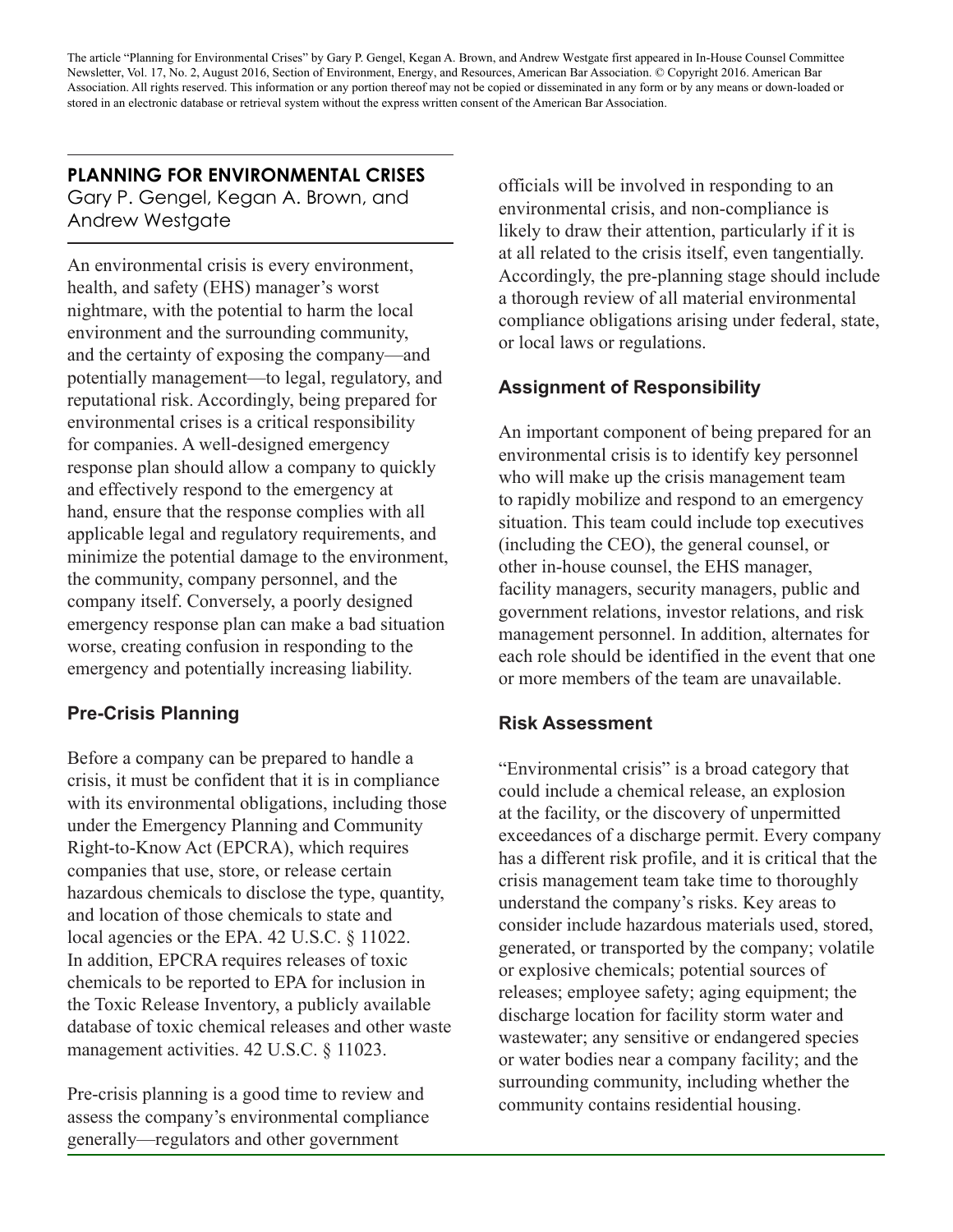## **Emergency Action Plan**

The heart of crisis planning is a clear but detailed plan of action with responsibility clearly assigned to members of the crisis management team. The plan should be a counterpart to the risk assessment, such that each action is designed to minimize and mitigate the risks that have been identified in advance. The action plan likely should include, at a minimum, the following considerations:

• Notifications—The plan should include local, state, and federal government agencies that must be notified in the event of each type of crisis identified in the risk assessment, the department or individual at each agency to be notified, and the information that should be provided to that individual. In addition, the plan should include notification of any contractors, consultants, or counsel that the company anticipates being involved with any crisis response.

• Human Safety—The plan should provide for orderly evacuation of employees from dangerous areas, and coordination of rescue personnel and first aid services to any injured persons, whether employees or members of the community.

• Containment—The plan should address how to promptly contain any spills or releases of hazardous chemicals or unpermitted discharges in a safe, legal, and detailed manner. For example, the plan should address potential releases of all hazardous materials used, stored, disposed of, generated, or transported by the company, and should describe the containment and safety procedures for each hazardous material under different scenarios (i.e., depending on the location and volume of the release).

• Facilities and Equipment—Although equipment is a secondary consideration to human health, the plan should include procedures for minimizing damage to the facility itself, including company equipment, documents, and data. The plan should also provide for the rapid shutdown of any equipment or process that creates an additional risk during the crisis (equipment that could cause a released chemical to ignite, for instance).

• Communications—In addition to required notification of government agencies, the company should be prepared to provide accurate and timely information to other stakeholders, including suppliers, customers, outside contractors, and the public and press.

## **Fact Gathering**

A key responsibility of the crisis management team will be to gather facts on an expedited basis so that the company can promptly mitigate any human health or environmental concerns and coordinate the emergency response, but also with an eye to protecting the company's legal position in potential litigation or regulatory action after the crisis has subsided. The first order of business should be to investigate the cause(s) of the incident, including the personnel involved, as these facts will be at the center of any government investigation. The company's legal team should manage and coordinate evidence gathering, witness interviewing, and collection of relevant physical evidence and documents, in order to ensure proper preservation of evidence and to maximize the company's ability to assert privilege over the nonfactual elements of the investigation. Employees should also be informed that their verbal and written communications regarding the crisis may be subject to discovery by litigants or regulators, and regular document destruction protocols relevant to the crisis should be temporarily suspended. In addition, all personnel should be careful of any public statements until the facts are determined.

#### **Liaising with Regulators**

To the extent possible, the company should proactively provide information and support to government regulators, both on-site during the crisis and afterwards. Employees should be informed of their responsibility to cooperate with investigators, and a member of the legal team should accompany investigators to ensure